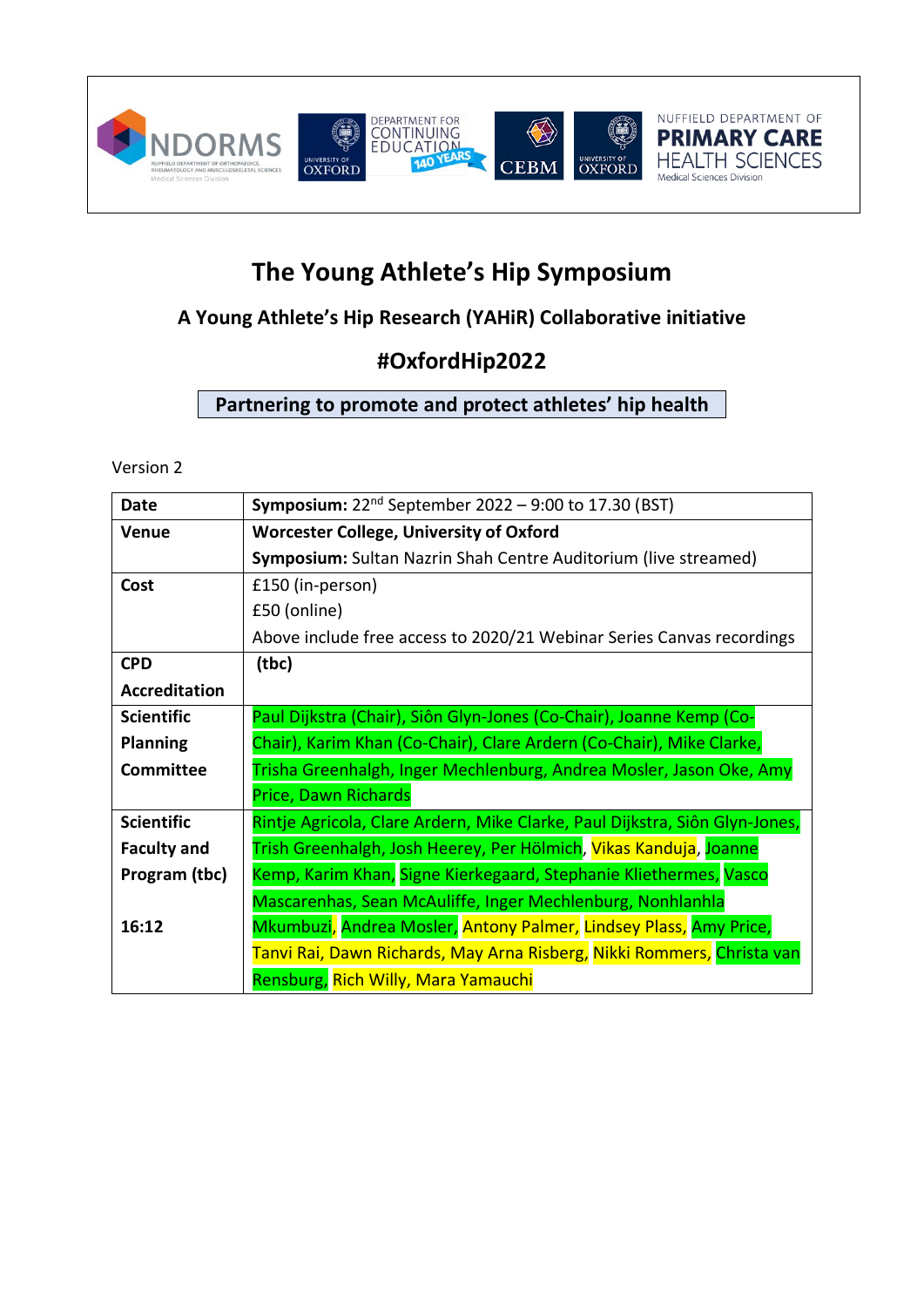

#### **Overall Objectives**

#### **Following this symposium you will be able to:**

- 1. Discuss the natural history of primary cam morphology
- 2. Recommend a strategy to protect the young athlete's hip while promoting physical activity and sport
- 3. Develop an evidence-based diagnostic approach to femoroacetabular impingement (FAI) syndrome and primary cam morphology in the young athlete
- 4. Construct a best-practice treatment plan for the young athlete with FAI syndrome and primary cam morphology
- 5. Appreciate the causal association between primary cam morphology and hip osteoarthritis
- 6. Discuss surgical management for athletes with femoroacetabular impingement syndrome and primary cam morphology
- 7. Develop a return-to-sport strategy for athletes with femoroacetabular impingement syndrome (for those managed non-surgically and surgically)
- 8. Incorporate the lived experiences of athletes with femoroacetabular impingement syndrome into your clinical and research practice
- 9. Construct a research plan to answer some of the pertinent questions on primary cam morphology and its consequences
- 10. Appreciate the key components of authentic research collaboration
- 11. Apply the principles of inclusivity to your clinical and research practice





**CIHR-IMHA**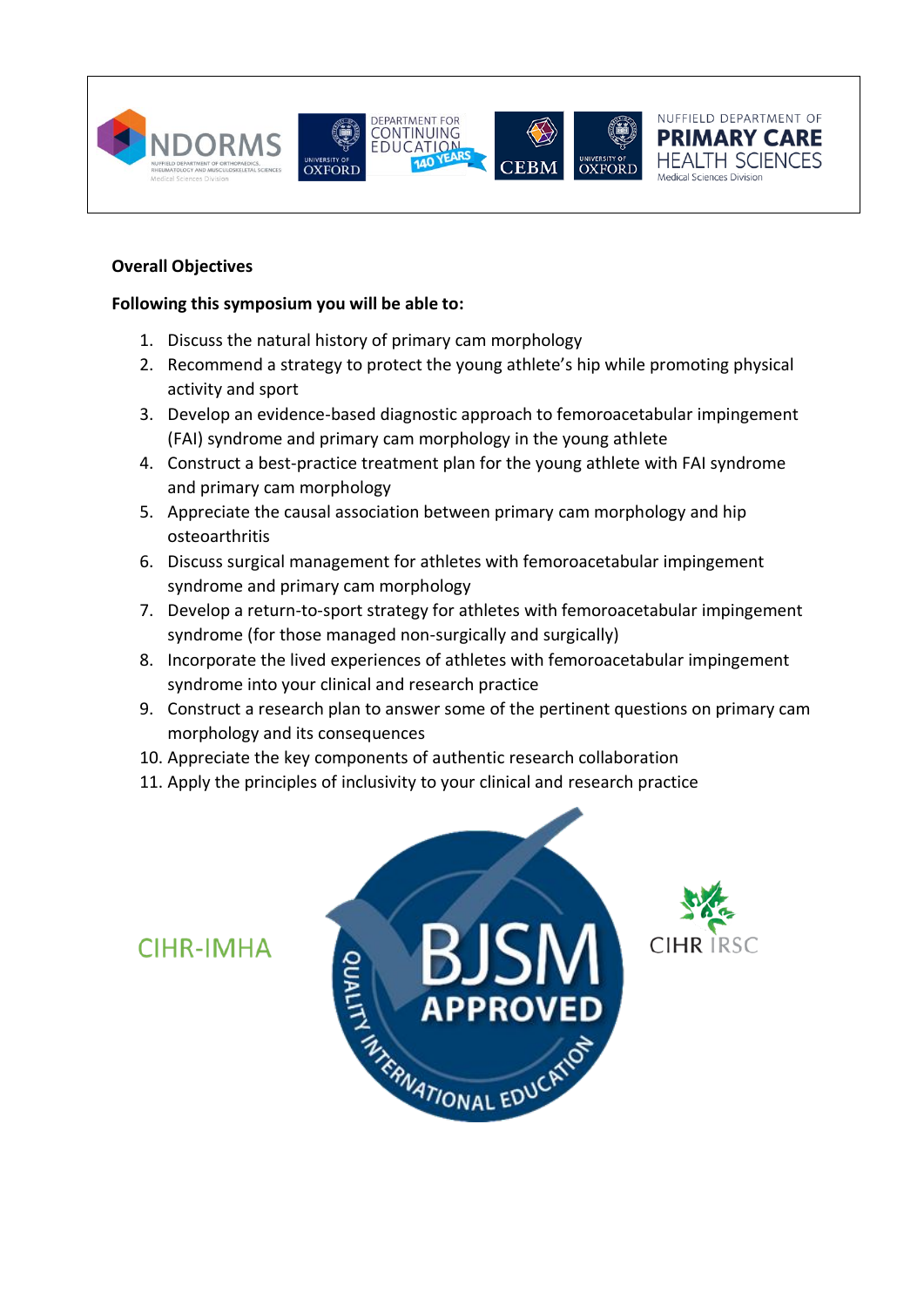

| 7.30 BST            | Registration                                                                              |                                               |                      |  |
|---------------------|-------------------------------------------------------------------------------------------|-----------------------------------------------|----------------------|--|
| 8.30                | Welcome and introduction<br>Professors Andy Carr and Jonathan Rees                        |                                               |                      |  |
|                     |                                                                                           | Dr Clare Ardern (JOSPT), Prof Joanne Kemp     |                      |  |
|                     |                                                                                           | (BJSM), Prof Lars Engebretsen IOC (tbc), Prof |                      |  |
|                     |                                                                                           | Siôn Glyn-Jones                               |                      |  |
|                     |                                                                                           | Session 1: 9.00 to 10.30                      |                      |  |
|                     | Primary cam morphology in the young athlete - development, diagnosis, prevention          |                                               |                      |  |
|                     | <b>Chair: Joanne Kemp and Inger Mechlenburg</b>                                           |                                               |                      |  |
| Objectives          |                                                                                           |                                               |                      |  |
|                     | Following this session participants will be able to:                                      |                                               |                      |  |
| 1.                  | Discuss primary cam morphology as an important femoral morphology in the athlete          |                                               |                      |  |
| 2.                  | Describe the appropriate imaging for studies on how primary cam morphology develops and   |                                               |                      |  |
|                     | for FAI syndrome in clinical practice                                                     |                                               |                      |  |
| 3.                  | Consider stakeholder's perspectives (patients, parents and sports coaches) on primary cam |                                               |                      |  |
|                     | morphology development and FAI syndrome                                                   |                                               |                      |  |
| 5 min               | Introduction and clinical case                                                            |                                               | Joanne Kemp          |  |
| 5 min               | Should we bother with a benign bony bump? Three reasons                                   |                                               | Andrea Mosler        |  |
| 1 slide             | why primary cam morphology matters                                                        |                                               |                      |  |
| 10 min              | Panel & audience                                                                          |                                               |                      |  |
| 5 min               | Unravelling the causal link between primary cam                                           |                                               | Siôn Glyn-Jones      |  |
| 1 slide             | morphology and sport-three key areas to focus on                                          |                                               |                      |  |
| 10 min              | Panel & audience                                                                          |                                               |                      |  |
| 5 min               | Three key elements of an 'ideal' training load for 10 to 14-                              |                                               | Rich Willy (tbc)     |  |
| 1 slide             | year old athletes to prevent bone & joint injuries/ primary                               |                                               |                      |  |
|                     | cam morphology                                                                            |                                               |                      |  |
| 10 min              | Panel & audience                                                                          |                                               |                      |  |
| 5 min               | When to knock on the surgeon's door: three key surgical                                   |                                               | Vikas Khanduja (tbc) |  |
| 1 slide             | considerations for helping the young athlete with FAI                                     |                                               |                      |  |
|                     | syndrome and primary cam morphology                                                       |                                               |                      |  |
| 10 min              | Panel & audience                                                                          |                                               |                      |  |
| 5 min               | Three causal diagram tips when planning studies on FAI                                    |                                               | Nikki Rommers (tbc)  |  |
| 1 slide             | syndrome and primary cam morphology aetiology in athletes                                 |                                               |                      |  |
| 10 min              | Panel & audience                                                                          |                                               |                      |  |
| 10 min              | Clinical case and discussion                                                              |                                               | All                  |  |
| $10.30 - 11.00$ Tea |                                                                                           |                                               |                      |  |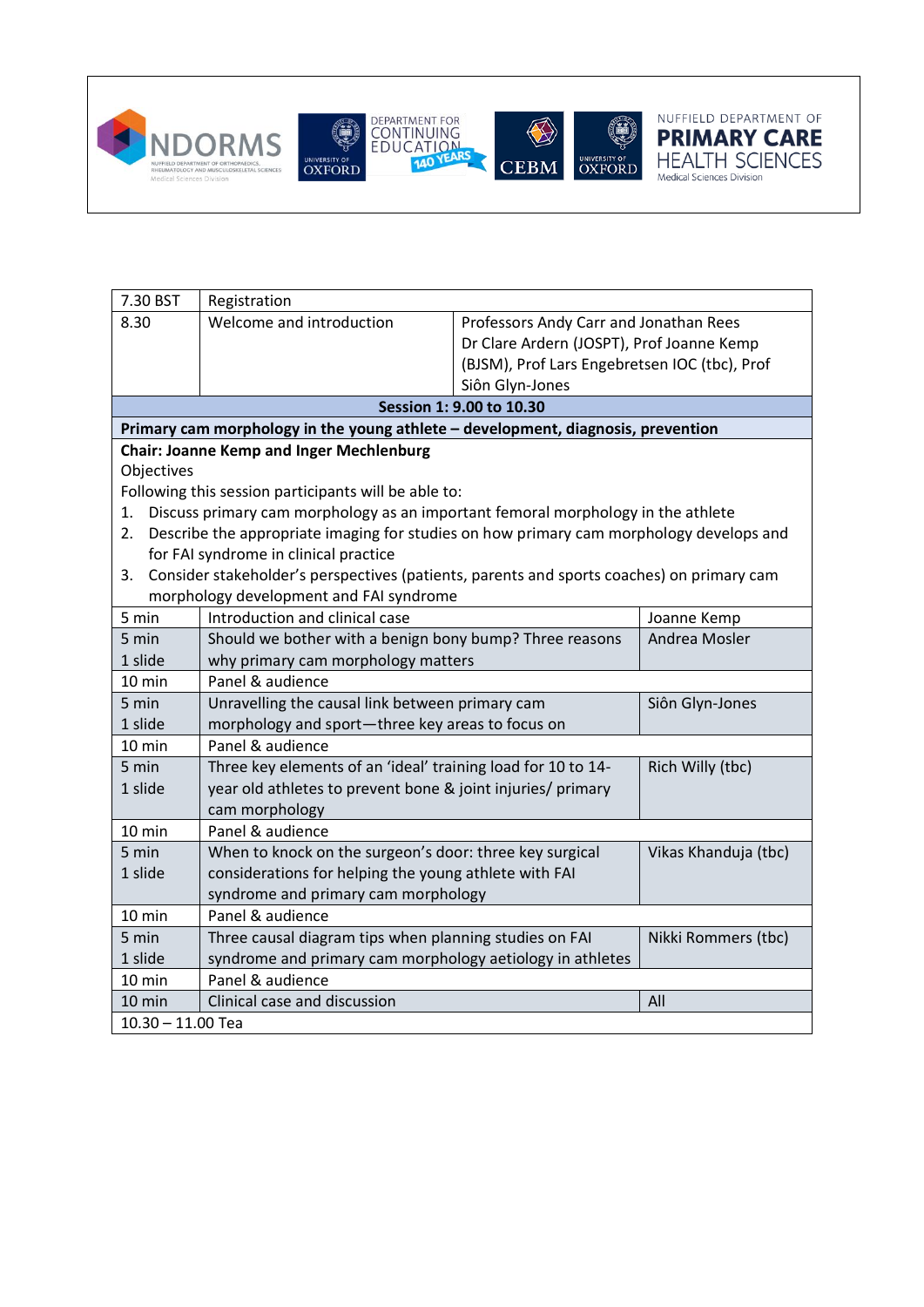

| Session 2: 11.00 to 12.30                                                                             |                                                                                           |                          |  |  |
|-------------------------------------------------------------------------------------------------------|-------------------------------------------------------------------------------------------|--------------------------|--|--|
| Femoroacetabular Impingement Syndrome in the athlete - treatment, thriving, winning                   |                                                                                           |                          |  |  |
| <b>Chairs: Andrea Mosler and Sean McAuliffe</b>                                                       |                                                                                           |                          |  |  |
|                                                                                                       | Objectives                                                                                |                          |  |  |
|                                                                                                       | Following this session participants will be able to:                                      |                          |  |  |
| 1.                                                                                                    | Construct a best-practice physiotherapy programme for the young athlete with FAI syndrome |                          |  |  |
|                                                                                                       | and primary cam morphology                                                                |                          |  |  |
| 2.                                                                                                    | Describe the current evidence for surgery in young athletes with FAI syndrome and primary |                          |  |  |
|                                                                                                       | cam morphology                                                                            |                          |  |  |
| Describe realistic return to sport expectations after arthroscopic hip surgery for FAI syndrome<br>3. |                                                                                           |                          |  |  |
| 5 min                                                                                                 | Introduction and clinical case                                                            | Andrea Mosler            |  |  |
| 5 min                                                                                                 | Three clinical pearls to diagnose FAI syndrome and                                        | Antony Palmer (tbc)      |  |  |
| 1 slide                                                                                               | primary cam morphology in the clinic                                                      |                          |  |  |
| 10 min                                                                                                |                                                                                           |                          |  |  |
| 5 min                                                                                                 | Three key imaging considerations in the athlete with                                      | <b>Vasco Mascarenhas</b> |  |  |
| 1 slide                                                                                               | primary cam morphology and FAI syndrome                                                   |                          |  |  |
| $10$ min                                                                                              | Panel and audience                                                                        |                          |  |  |
| 5 min                                                                                                 | Three priorities that will help young athlete-patients to                                 | Lindsey Plass (tbc)      |  |  |
| 1 slide                                                                                               | thrive with FAI syndrome                                                                  |                          |  |  |
| $10 \text{ min}$                                                                                      | Panel and audience                                                                        |                          |  |  |
| 5 min                                                                                                 | Three key elements of best-practice physiotherapy                                         | Joanne Kemp              |  |  |
| 1 slide                                                                                               | treatment for the young athlete with FAI syndrome and                                     |                          |  |  |
|                                                                                                       | primary cam morphology                                                                    |                          |  |  |
| $10$ min                                                                                              | Panel and audience                                                                        |                          |  |  |
| 5 min                                                                                                 | Three key lessons from the 'Five-Year Follow-up After Hip                                 | Signe Kierkegaard        |  |  |
| 1 slide                                                                                               | Arthroscopic Surgery in the Horsens-Aarhus                                                |                          |  |  |
|                                                                                                       | Femoroacetabular Impingement (HAFAI) Cohort'                                              |                          |  |  |
| 10 min                                                                                                | Panel and audience                                                                        |                          |  |  |
| 10 min                                                                                                | Clinical case and discussion                                                              | All                      |  |  |
| 12:30 - 13:30 Lunch                                                                                   |                                                                                           |                          |  |  |

NUFFIELD DEPARTMENT OF

**PRIMARY CARE** HEALTH SCIENCES<br>Medical Sciences Division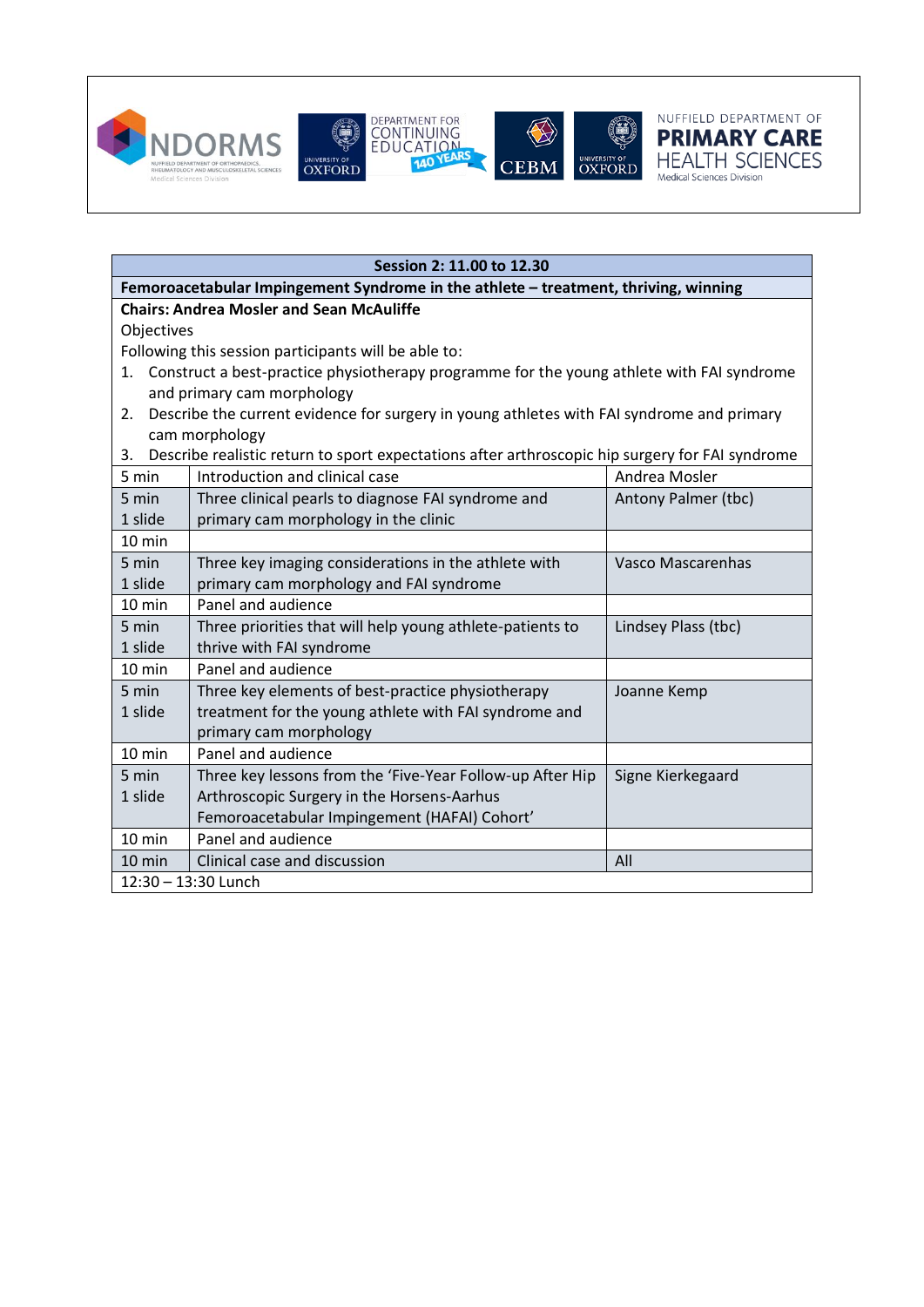

| Session 3: 13.30 to 15.00                                            |                                                                                                 |                        |  |
|----------------------------------------------------------------------|-------------------------------------------------------------------------------------------------|------------------------|--|
| Hip Osteoarthritis in the athlete $-$ can we predict and prevent it? |                                                                                                 |                        |  |
|                                                                      | <b>Chair: Christa van Rensburg and Sion Glyn-Jones</b>                                          |                        |  |
| Objectives                                                           |                                                                                                 |                        |  |
|                                                                      | Following this session participants will be able to:                                            |                        |  |
| 1.                                                                   | Construct a management plan for the athlete with hip osteoarthritis                             |                        |  |
| 2.                                                                   | Summarise the current evidence on the risk of developing future osteoarthritis in the young     |                        |  |
|                                                                      | athlete with FAI syndrome and primary cam morphology                                            |                        |  |
| 3.                                                                   | Describe the relationships between cam morphology, hip symptoms, and hip osteoarthritis         |                        |  |
|                                                                      | 4. Appreciate the importance of physical activity/sport following total hip replacement surgery |                        |  |
| 5 min                                                                | Introduction and clinical case                                                                  | Christa van Rensburg   |  |
| 5 min                                                                | Three reasons why long-term joint health matters to                                             | Mara Yamauchi (tbc)    |  |
| 1 slide                                                              | athletes and coaches                                                                            |                        |  |
| $10 \text{ min}$                                                     | Panel & audience                                                                                |                        |  |
| 5 min                                                                | What are the three key lessons for clinicians and athlete-                                      | May Arna Risberg (tbc) |  |
| 1 slide                                                              | patients from the 'Relationship between cam                                                     |                        |  |
|                                                                      | morphology, hip symptoms, and hip osteoarthritis: the                                           |                        |  |
|                                                                      | Musculoskeletal pain in Ullersaker STudy (MUST) cohort'                                         |                        |  |
| 10 min                                                               | Panel & audience                                                                                |                        |  |
| 5 min                                                                | Can we predict and prevent future osteoarthritis in the                                         | Rintje Agricola        |  |
| 1 slide                                                              | young athlete with FAI syndrome and primary cam                                                 |                        |  |
|                                                                      | morphology? Three key points                                                                    |                        |  |
| $10 \text{ min}$                                                     | Panel & audience                                                                                |                        |  |
| 5 min                                                                | "But doc - I want to run more marathons!" My three top                                          | Per Hölmich            |  |
| 1 slide                                                              | tips for athlete-patients and their clinicians when hip                                         |                        |  |
|                                                                      | surgery is the only option.                                                                     |                        |  |
| $10$ min                                                             | Panel & audience                                                                                |                        |  |
| 5 min                                                                | <b>TBC</b>                                                                                      | Josh Heerey            |  |
| 1 slide                                                              |                                                                                                 |                        |  |
| 10 min                                                               | Panel & audience                                                                                |                        |  |
| $10 \text{ min}$                                                     | Clinical case and discussion                                                                    | All                    |  |
| 15:00 - 15:30 Tea                                                    |                                                                                                 |                        |  |